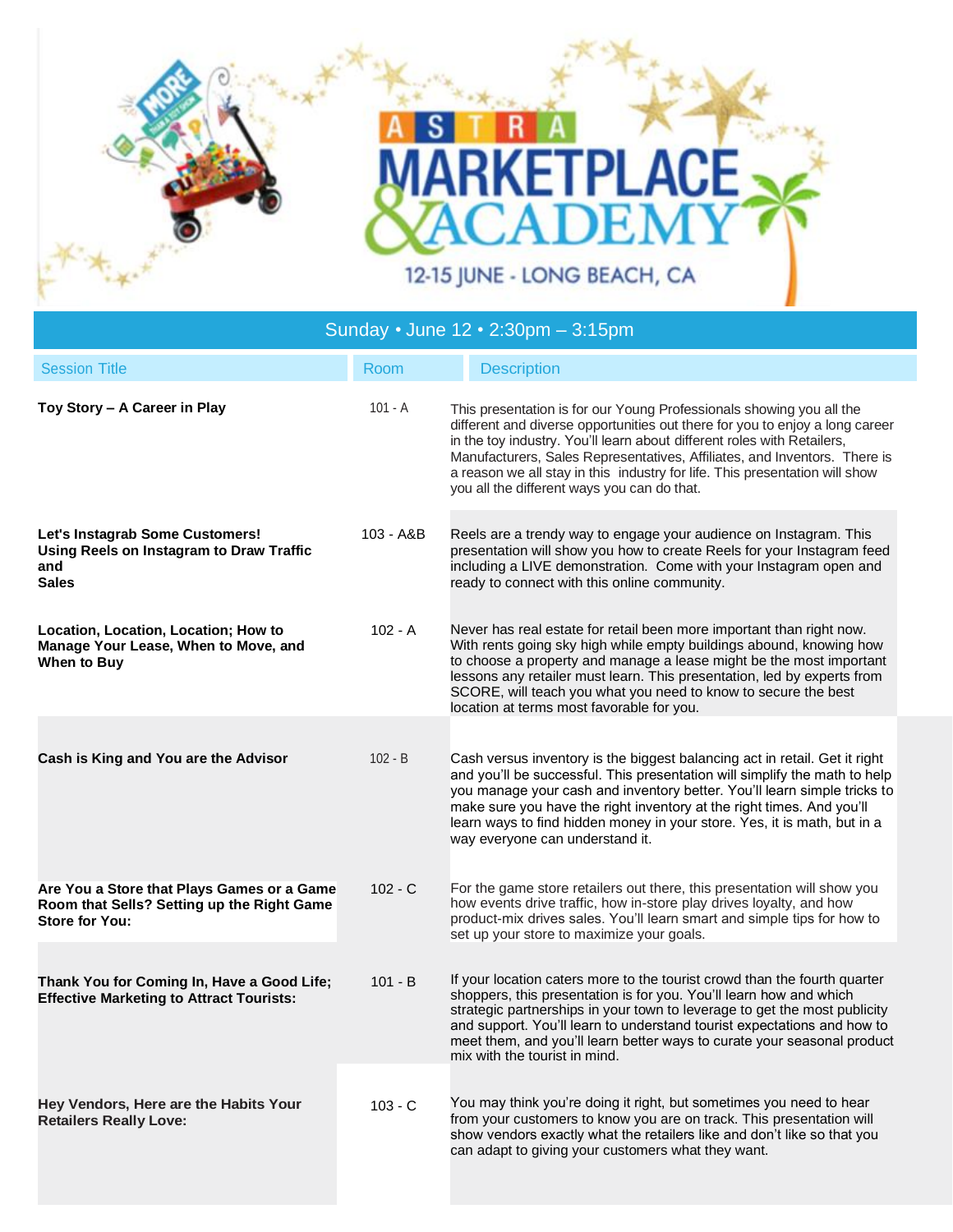

## **Session Title Community Community Community Community Community Description 50 Gems in 50 Minutes:** 101 - A Want a fast-action list of tips and tricks from your fellow retailers? This is the presentation for you. Our moderators are going to share in rapid fashion the best gems of advice culled from our membership. You'll be packed with more actionable items than you could ever imagine! **Social Media on a Shoestring Budget – Leveraging Free Marketing Tools:** 103 - A&B We all know social media is important, but we don't always have the time or money. This presentation will show you how to find the time while not spending the money by using the free marketing tools to best target your audience. You'll learn best practices for use of graphics, how to be more consistent, and where to find the analytics to get the most out of your efforts. **Keeping Your Retail Brand Fresh; The Balance Between Nostalgia and New in Your Store:** 102 – A This panel will show you how to stay current and fresh in the eyes of your customers without losing the nostalgia and warm fuzzies the specialty stores do best. You'll learn how and where every brand fits in your market, how to keep the "special" in your specialty store, and how to leverage nostalgia to help you sell what is new. From merchandising to marketing, this presentation covers it all. **Top Toy Trends for 2022:** 102 - B The fine folks from The Toy Book will share with you the trends they are seeing that make the most sense for the specialty industry, with advice how and when you should jump on the bandwagons. **I've Opened My Store, Now What? Veteran Advice for New Retailers:** 102 - C If you have been in business less than three years, you need to poke your head into this presentation as a panel of veteran retailers share with you the lessons they wish they knew when they were starting out. **Taking Your Idea to Market; Tips for Inventors and New Vendors:** 101 - B Everything you need to know to launch your brand from concept to market including the different Corporate Structures, Prototyping, Production Cycle, sourcing, and navigating B2B versus B2C Sales. If you have a product or business you're trying to launch, you won't want to miss out. **Must-Have Policies for Brands in an Ecommerce Age:** 103 - C This is the advice you've been waiting for from Jeremy Richardson, lead attorney of Freeborn's Consumer Products Industry Team, and Ron Solomon, CEO of MAPP Trap (also a previous ASTRA manufacturer).

and Price Erosion.

This presentation will identify the challenges brands are facing and the policies needed to address them. You'll also learn how to enforce your policies to protect against IP Misuse, Counterfeiting, Unauthorized Sellers,